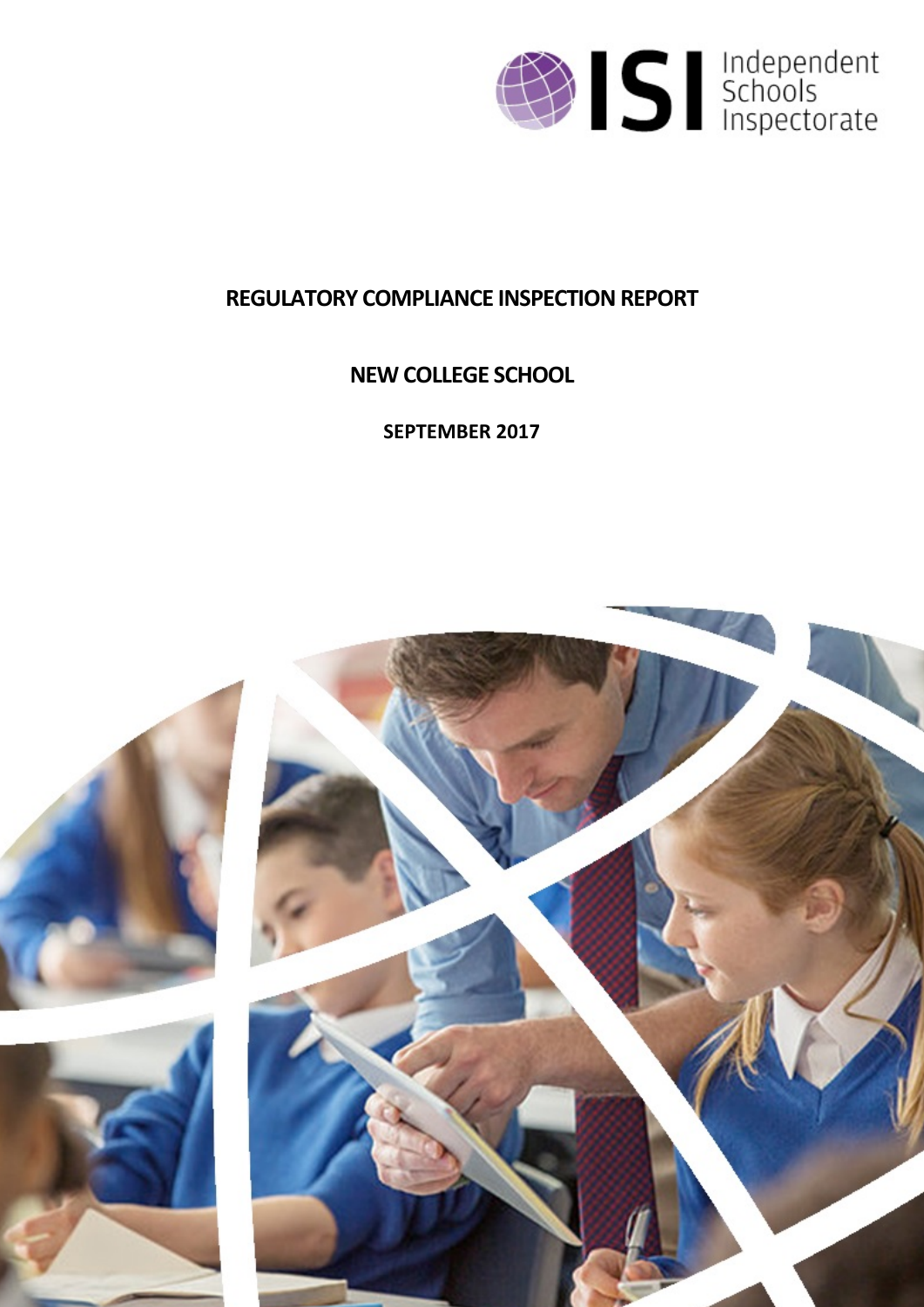**Contents** 2

## **TABLE OF CONTENTS**

|    | <b>SCHOOL'S DETAILS</b>                                              | 3                       |
|----|----------------------------------------------------------------------|-------------------------|
| 1. | <b>BACKGROUND INFORMATION</b>                                        | 4                       |
|    | <b>About the school</b>                                              | 4                       |
|    | What the school seeks to do                                          | 4                       |
|    | About the pupils                                                     | 4                       |
| 2. | <b>REGULATORY COMPLIANCE INSPECTION</b>                              | 5                       |
|    | Preface                                                              | 5                       |
|    | <b>Key Findings</b>                                                  | 6                       |
|    | PART 1 - Quality of education provided                               | 6                       |
|    | PART 2 - Spiritual, moral, social and cultural development of pupils | 6                       |
|    | PART 3 – Welfare, health and safety of pupils                        | 6                       |
|    | PART 4 – Suitability of staff, supply staff, and proprietors         | 6                       |
|    | PART 5 - Premises of and accommodation at schools                    | 6                       |
|    | <b>PART 6 - Provision of information</b>                             | $\overline{\mathbf{z}}$ |
|    | PART 7 - Manner in which complaints are handled                      | $\overline{\mathbf{z}}$ |
|    | PART 8 - Quality of leadership in and management of schools          | $\overline{\mathbf{z}}$ |
| 3. | <b>INSPECTION EVIDENCE</b>                                           | 8                       |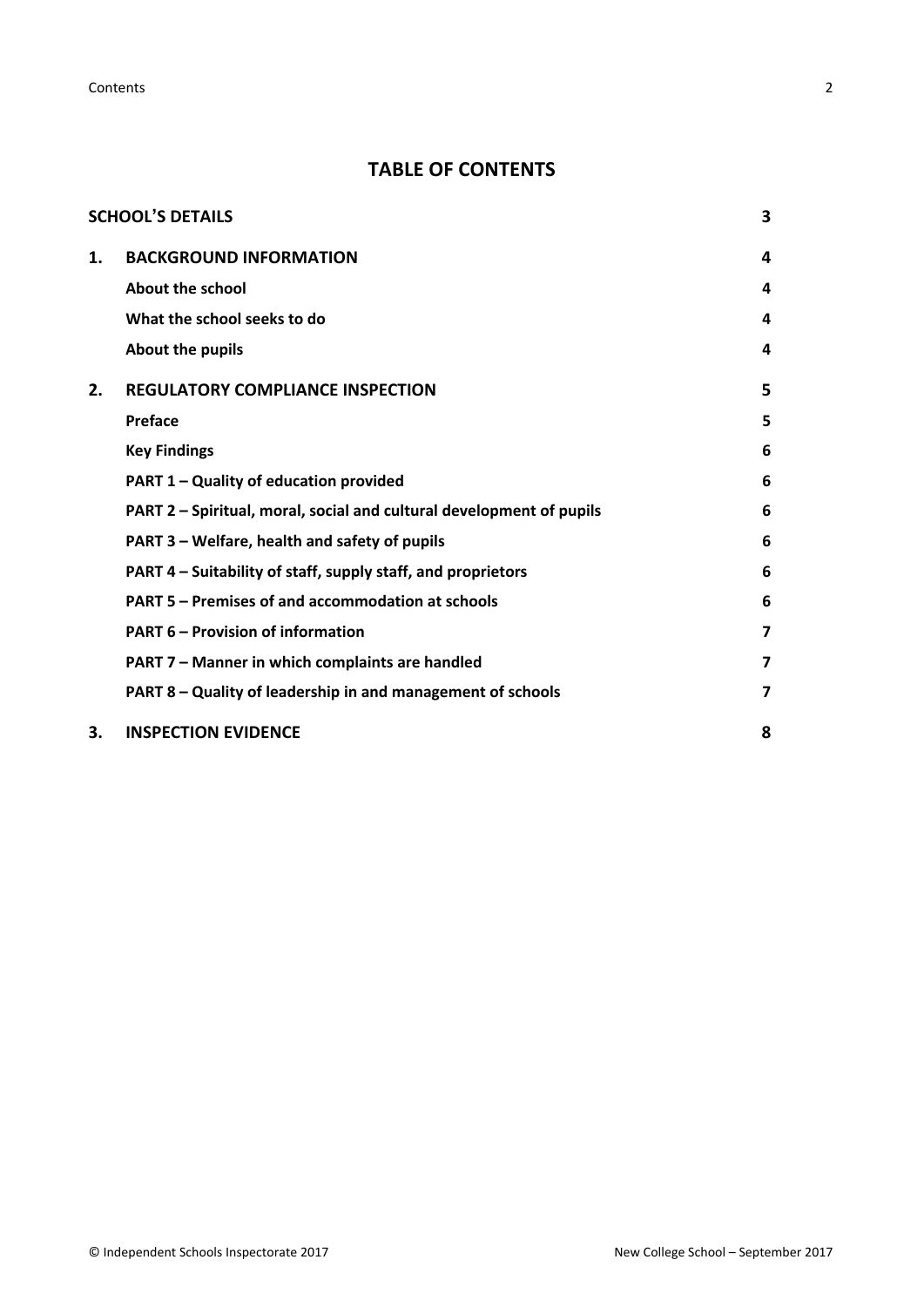| <b>School</b>                           | New College School                                    |     |                 |    |
|-----------------------------------------|-------------------------------------------------------|-----|-----------------|----|
| <b>DfE</b> number                       | 931/6065                                              |     |                 |    |
| <b>Registered charity number</b>        | 1142701                                               |     |                 |    |
| <b>Address</b>                          | New College School<br>Savile Road<br>Oxford<br>OX13UA |     |                 |    |
| <b>Telephone number</b><br>01865 201277 |                                                       |     |                 |    |
| <b>Email address</b>                    | office@newcollege.org                                 |     |                 |    |
| Headmaster                              | Mr Robert Gullifer                                    |     |                 |    |
| <b>Chair of governors</b>               | Mr Miles Young                                        |     |                 |    |
| Age range                               | 4 to 13                                               |     |                 |    |
| Number of pupils on roll                | 160                                                   |     |                 |    |
|                                         | <b>Boys</b>                                           | 160 | Girls           | 0  |
|                                         | <b>EYFS</b>                                           | 20  | Pre-preparatory | 48 |
|                                         | Preparatory                                           | 112 |                 |    |
| <b>Inspection dates</b>                 | 20 to 21 September 2017                               |     |                 |    |

## <span id="page-2-0"></span>**SCHOOL'S DETAILS**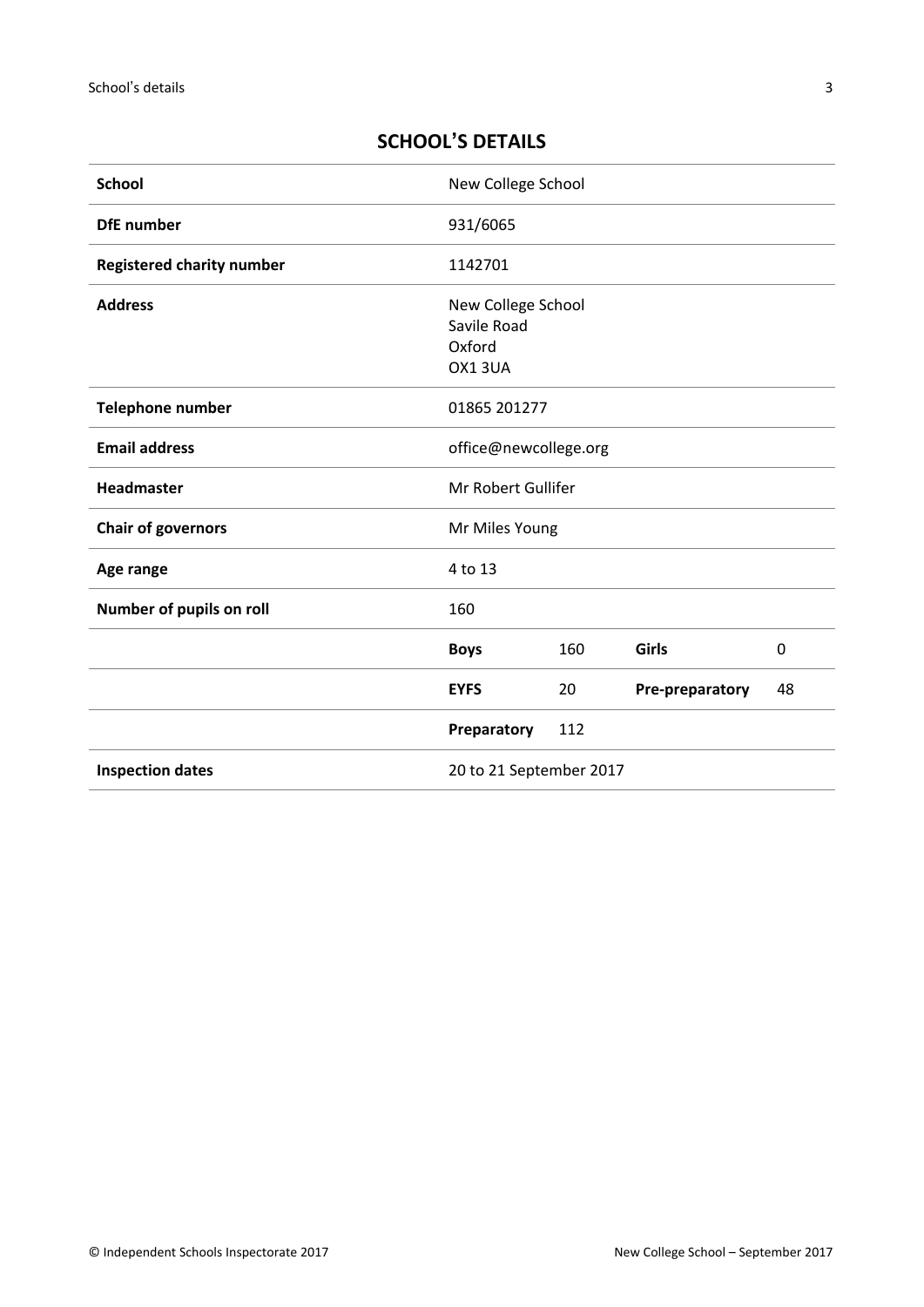## <span id="page-3-0"></span>**1. BACKGROUND INFORMATION**

#### <span id="page-3-1"></span>**About the school**

- 1.1 New College School is an independent day school for boys aged between 4 and 13 years. It was founded in 1379, originally to provide for the education of the choristers of New College Oxford. The school moved to its present site in 1903. Since the previous inspection, it has renovated and refitted the science laboratory and provided tablet computers for all pupils.
- 1.2 The school is owned by New College Oxford, who delegate responsibility for the oversight and administration of the school to a governing committee which consists of Fellows and external members and is chaired by the Warden of the College.
- 1.3 The school consists of a pre-preparatory department for pupils from age four to seven and a preparatory department for pupils aged seven to thirteen. It continues to be a chorister school for New College Oxford.

#### <span id="page-3-2"></span>**What the school seeks to do**

1.4 The school seeks to uphold the founding principles of promoting 'godliness and the studies of good learning', to promote the tradition of musical excellence and spiritual and moral awareness together with the values of courtesy, mutual respect and tolerance. It seeks to foster intellectual curiosity and a life-long enjoyment of learning, and to extend pupils' understanding and commitment to the wider local, national and international community.

#### <span id="page-3-3"></span>**About the pupils**

1.5 Pupils come from a range of professional backgrounds, mostly living within a 10-mile radius of the school. Nationally standardised test data provided by the school indicate that the ability of the pupils is above average. The school has identified 18 pupils as having special educational needs and/or disabilities (SEND) which include dyslexia and dyspraxia, all of whom receive additional specialist help. No pupil in the school has an education, health and care (EHC) plan or a statement of special educational needs. English is an additional language (EAL) for 1 pupil, who receives additional support. Data used by the school have identified 24 pupils as the most able in the school's population, and the curriculum is modified for them due to their academic ability and/or special talents in music, drama, art, sport or leadership.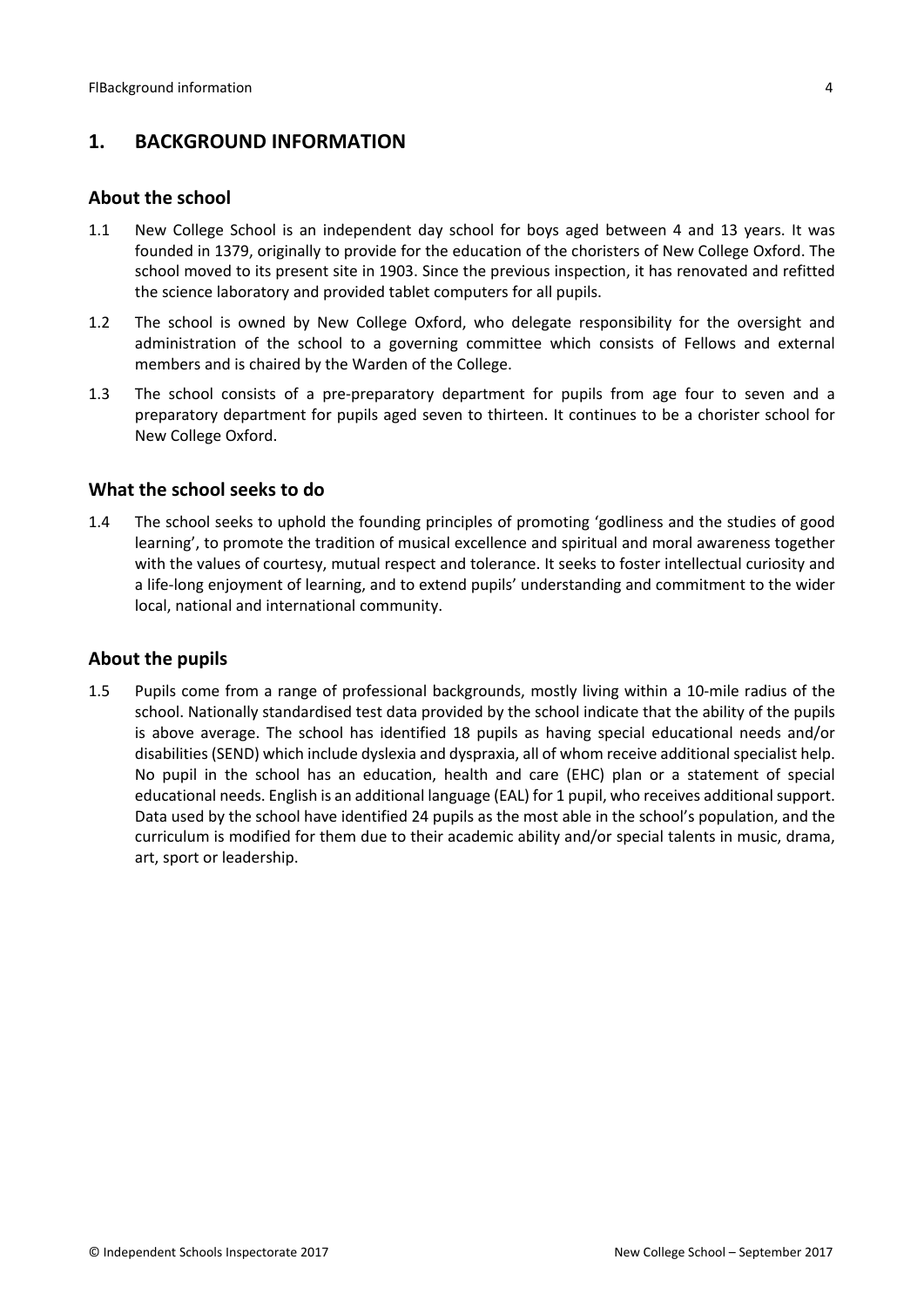## <span id="page-4-0"></span>**2. REGULATORY COMPLIANCE INSPECTION**

## <span id="page-4-1"></span>**Preface**

The registration authority for independent schools is the Department for Education (DfE), which directs inspection according to a specified frequency or at any time where the DfE has particular concerns about a school. The Independent Schools Inspectorate (ISI) is the body approved by the Secretary of State for the purpose of inspecting schools which are, or whose heads are, in membership of the associations which form the Independent Schools Council (ISC) and reporting on the extent to which they meet the Independent School Standards ('the standards') in the Schedule to the Education (Independent School Standards) Regulations 2014. Accordingly, inspection records whether the school meets each of these standards, which are arranged in eight Parts, each of which is divided into separate paragraphs. The inspection of schools that have early years settings not requiring registration similarly records whether the school complies with key provisions of the Early Years Foundation Stage statutory framework, and for registered settings the full range of the Early Years Foundation Stage provisions is considered. Additionally, the inspection reports on the school's accessibility plan under Schedule 10 of the Equality Act 2010 and the ban on corporal punishment under section 548 of the Education Act 1996. It comments on the progress made by the school in meeting the compliance action points set out in the school's most recent statutory inspection.

All association independent schools will have an inspection within three yearsfrom April 2016, in accordance with the Framework and DfE requirements. The inspection may be of COMPLIANCE ONLY or a combined inspection of EDUCATIONAL QUALITY AND COMPLIANCE depending on a number of factors, including findings from their most recent inspection. Schools judged not to meet the standards may also be subject to a progress monitoring visit before their next routine inspection. The progress monitoring visit will judge whether the school has taken the necessary action to meet any un-met standards identified at their previous inspection.

The inspection was also carried out under the arrangements of the ISC Associations for the maintenance and improvement of the quality of their membership.

**This is a COMPLIANCE ONLY inspection and as such reports only on the school's compliance with the standards.** The standards represent minimum requirements and judgements are given either as **met** or as **not met**. All schools are required to meet all the standards applicable to them. Where the minimum requirements are not met, this is clearly indicated in the relevant section of the report and the school is required to take the actions specified.

Inspections do not include matters that are outside of the regulatory framework described above, such as: an exhaustive health and safety audit; compliance with data protection requirements; an in-depth examination of the structural condition of the school, its services or other physical features; contractual arrangements with parents; an investigation of the financial viability of the school or its accounting procedures.

Inspectors may be aware of individual safeguarding concerns, allegations and complaints as part of the inspection process. Such matters will not usually be referred to specifically in published reports in this document but will have been considered by the team in reaching its judgements.

Links to the full regulations and requirements can be found here: The Education [\(Independent](http://www.legislation.gov.uk/uksi/2014/3283/contents/made) School Standards) [Regulations](http://www.legislation.gov.uk/uksi/2014/3283/contents/made) 2014, Early Years Foundation Stage Statutory [Framework.](https://www.gov.uk/government/publications/early-years-foundation-stage-framework--2)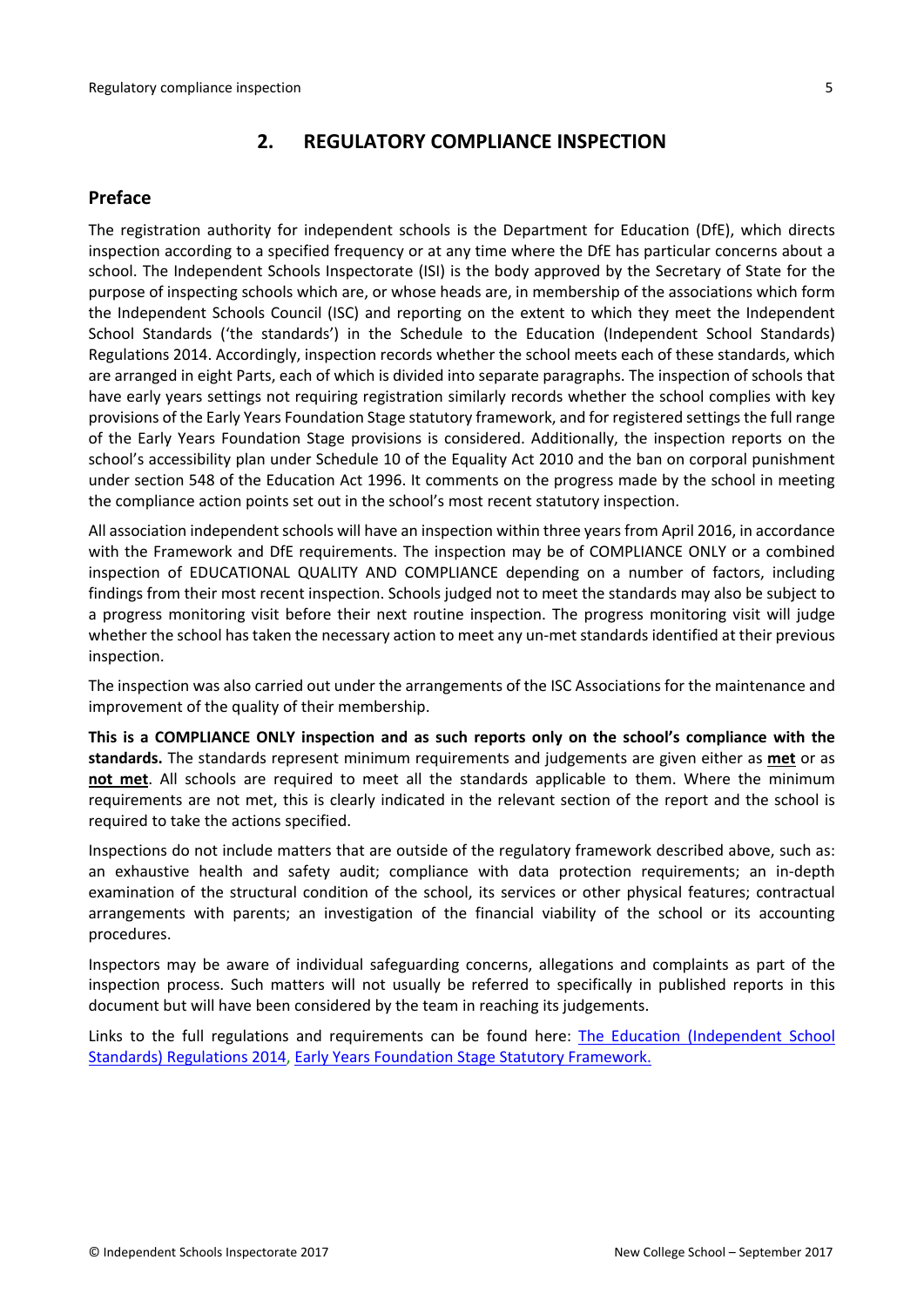## <span id="page-5-0"></span>**Key Findings**

2.1 The school meets the standards in the schedule to the Education (Independent School Standards) Regulations 2014, and associated requirements, and no further action is required as a result of this inspection.

### <span id="page-5-1"></span>**PART 1 – Quality of education provided**

- 2.2 The school uses its own framework to determine attainment, instead of the national framework.
- 2.3 The curriculum is documented, supported by appropriate plans and schemes of work for the pupils and covers the required breadth of material. The teaching enables pupils to make good progress, encompasses effective behaviour management and is supported by suitable resources. A suitable framework for the assessment of pupils' performance is in place.

#### **2.4 The standards relating to the quality of education [paragraphs 1–4] are met.**

### <span id="page-5-2"></span>**PART 2 – Spiritual, moral, social and cultural development of pupils**

- 2.5 Principles and values are actively promoted which facilitate the personal development of pupils as responsible, tolerant, law-abiding citizens.
- **2.6 The standard relating to spiritual, moral, social and cultural development [paragraph 5] is met.**

#### <span id="page-5-3"></span>**PART 3 – Welfare, health and safety of pupils**

- 2.7 Arrangements are made to safeguard and promote the welfare of pupils by means that pay due regard to current statutory guidance; good behaviour is promoted; bullying is prevented so far as reasonably practicable; health and safety requirements are met, including those relating to fire safety; provision is made for first aid. Pupils are properly supervised; admission and attendance registers are maintained, as required, and there is a strategic approach to risk assessment. A disability access plan is in place.
- **2.8 The standardsrelating to welfare, health and safety [paragraphs 6–16], the requirement of Schedule 10 of the Equality Act 2010, and the ban on corporal punishment undersection 548 of the Education Act 1996 are met.**

#### <span id="page-5-4"></span>**PART 4 – Suitability of staff, supply staff, and proprietors**

- 2.9 The school makes appropriate checks to ensure the suitability of staff, supply staff, and proprietors and a register is kept as required.
- **2.10 The standards relating to the suitability of those in contact with pupils at the school [paragraphs 17–21] are met.**

#### <span id="page-5-5"></span>**PART 5 – Premises of and accommodation at schools**

- 2.11 Suitable toilet, changing and showering facilities for pupils and appropriate accommodation for their medical and therapy needs are provided. The premises are maintained to a standard commensurate with health and safety; acoustics and lighting are appropriate; water provision is adequate. Suitable outdoor space is provided for physical education and outdoor play.
- **2.12 The standards relating to the premises and accommodation [paragraphs 22–31] are met.**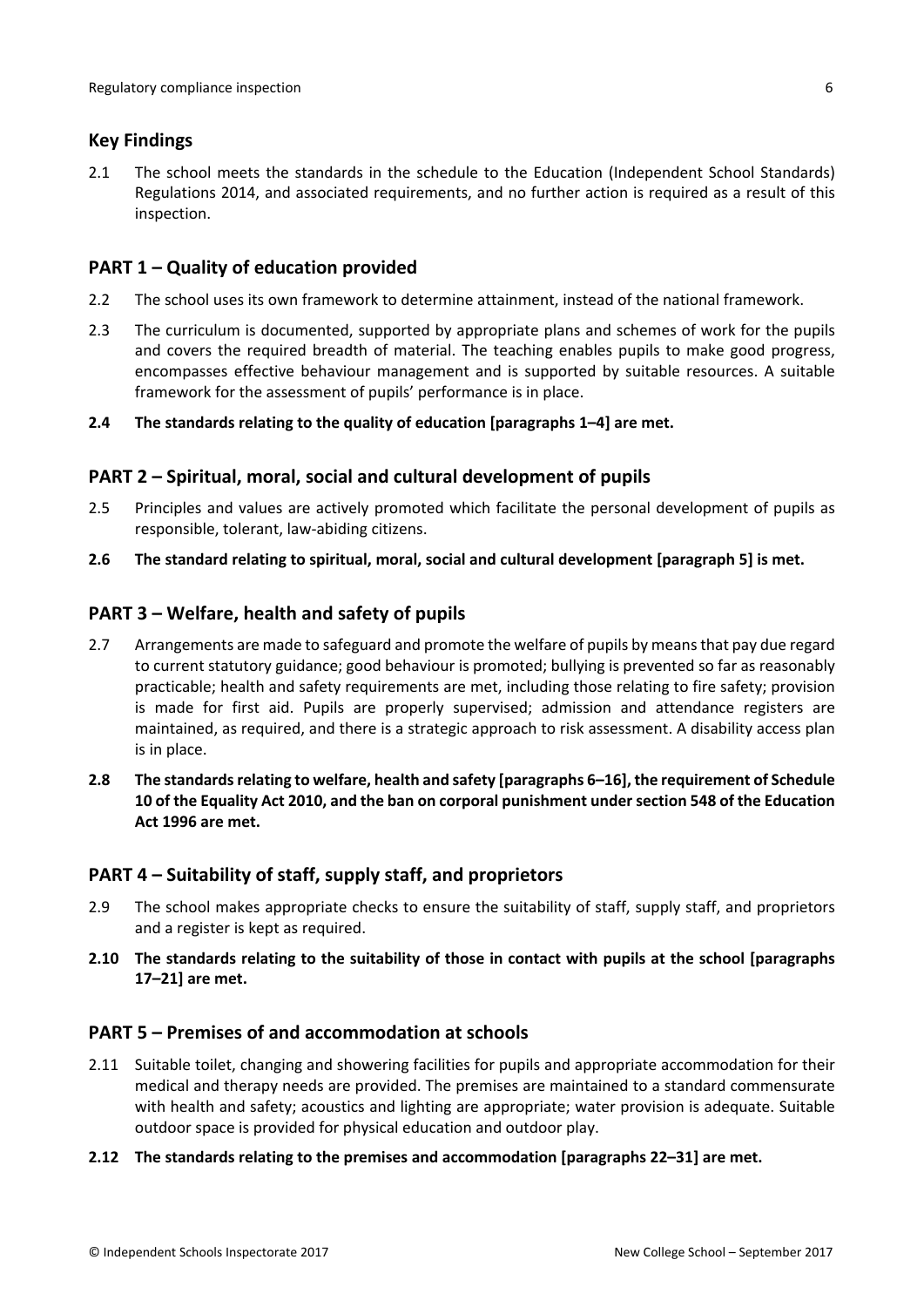## <span id="page-6-0"></span>**PART 6 – Provision of information**

2.13 A range of information is variously published, provided or made available to parents, inspectors and the Department for Education. These include details about the proprietor, the ethos of the school and the curriculum, and of the school's arrangements for admission, behaviour and exclusions, bullying, health and safety, first aid, details of the complaints procedure, and the number of complaints registered under the formal procedure during the preceding school year, and the provision for those with education, health and care plans or English as an additional language. They also include particulars of the school's academic performance during the preceding school year, and its results in public examinations, inspection reports and (for parents only) a report at least annually of their own child's progress. The safeguarding policy is posted on the school's website.

#### **2.14 The standard relating to the provision of information [paragraph 32] is met.**

#### <span id="page-6-1"></span>**PART 7 – Manner in which complaints are handled**

- 2.15 Parental complaints, if any, are handled effectively through a three-stage process, (informal, formal and a hearing before a panel of three, one of whom is independent of the school). Each stage has clear time scales, and at the third stage the panel can make findings and recommendations which are communicated to the complainant. Records are kept appropriately, including of any action taken, whether or not a complaint is successful.
- **2.16 The standard relating to the handling of complaints [paragraph 33] is met.**

#### <span id="page-6-2"></span>**PART 8 – Quality of leadership in and management of schools**

- 2.17 The proprietor ensures that the leadership and management demonstrate good skills and knowledge, and fulfil their responsibilities effectively, so that the other standards are consistently met and they actively promote the well-being of the pupils.
- **2.18 The standard relating to leadership and management of the school [paragraph 34] is met.**